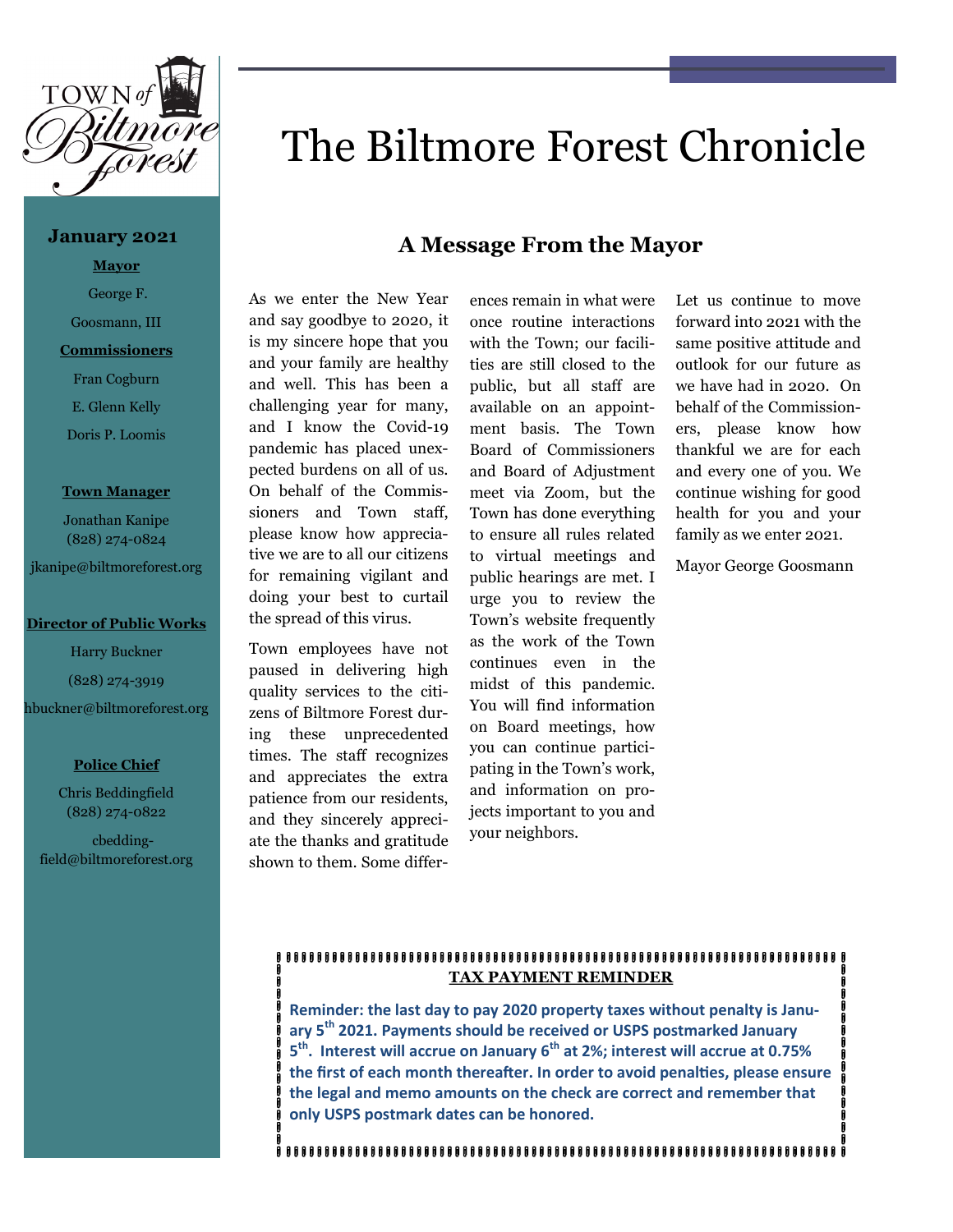# **PUBLIC WORKS**

**extensive background in utility system construction management and planning as well as utility system design, and environmental projects .** 

**Daniel is joining us from the City of Asheville and has been with their public works department RECYCLING PROGRAM since 2012. We are excited to have them both at the start of 2021!**



We would like to wel- The Public Works Department wishes everyone a Happy Holiday Season! We have been working **come Mr. Mike Dale** diligently on leaf collection and, as you can imagine, this is a substantial undertaking. We greatly **and Mr. Daniel Rice** appreciate your patience as we continue to move through our normal collection routes. Leaf pick-up to the Biltmore Forest is a continuous effort that began November 1<sup>st</sup> and continues through January 15. At that time, Public Works team. brush collection will transition back to its normal, once-per-month schedule. Be on the lookout for a **Mike** comes to the new 2021 garbage and recycling schedule, and we will be adding a brush collection schedule to the **Town from HNH Con-**calendar to help residents better understand the pertinent dates of the program.

**struction, and has an** We also want to take this opportunity to ask residents to adhere to the following sanitation rules:

# **TOWN HALL DUMPSTERS**

- The dumpsters are for HOUSEHOLD GARBAGE ONLY. Nothing in the dumpsters is recycled.
- COLLAPSE ALL BOXES. This allows the dumpsters to hold more and prevents overflows.
- DO NOT PLACE ANY OF THE FOLLOWING MATERIALS IN THE DUMPSTERS: Construction debris, lumber, wood, electronics, furniture, etc. A list of prohibited materials is posted near the dumpsters.
- NEVER PLACE ANY DISPOSED MATERIALS ON THE GROUND OUTSIDE THE DUMPSTERS. If they are full, please take your garbage with you until they have been emptied.

PLEASE FAMILIARIZE YOURSELVES WITH ACCEPTABLE RECYCLEABLE MATERI-ALS at [www.curbie.com.](http://www.curbie.com) Specifically, used pizza boxes, any plastic films or bags, and packing foam is NOT recyclable. This website also has great information regarding recycling in general.

# **GARBAGE COLLECTION**

ALL GARBAGE MUST BE BAGGED.

# **BRUSH COLLECTION**

- ALL BRUSH AND LEAVES SHOULD BE NEATLY STACKED parallel to the roadway. Limbs should be trimmed no more than 6-feet in length, and leaf piles should be windrowed along the shoulder. This allows our crew to operate with maximum efficiency.
- BE AWARE OF WHERE YOUR BRUSH AND LEAVES ARE PLACED. Do not place brush in the public roadway, in a blind spot, beneath shrubbery or trees where our equipment cannot reach, or underneath power lines. Keep our team safe!
- All brush and leaves must be PLACED ON THE LOT WHERE IT WAS COLLECTED. Do not place brush for collection on your neighbor's lot or on Town owned, community property. Be a good neighbor.

Lastly, we sincerely appreciate all the kind notes and messages we receive at this time of year from our community and are looking forward to serving you in 2021. Happy New Year!

~**Harry B. Buckner, PE, Director**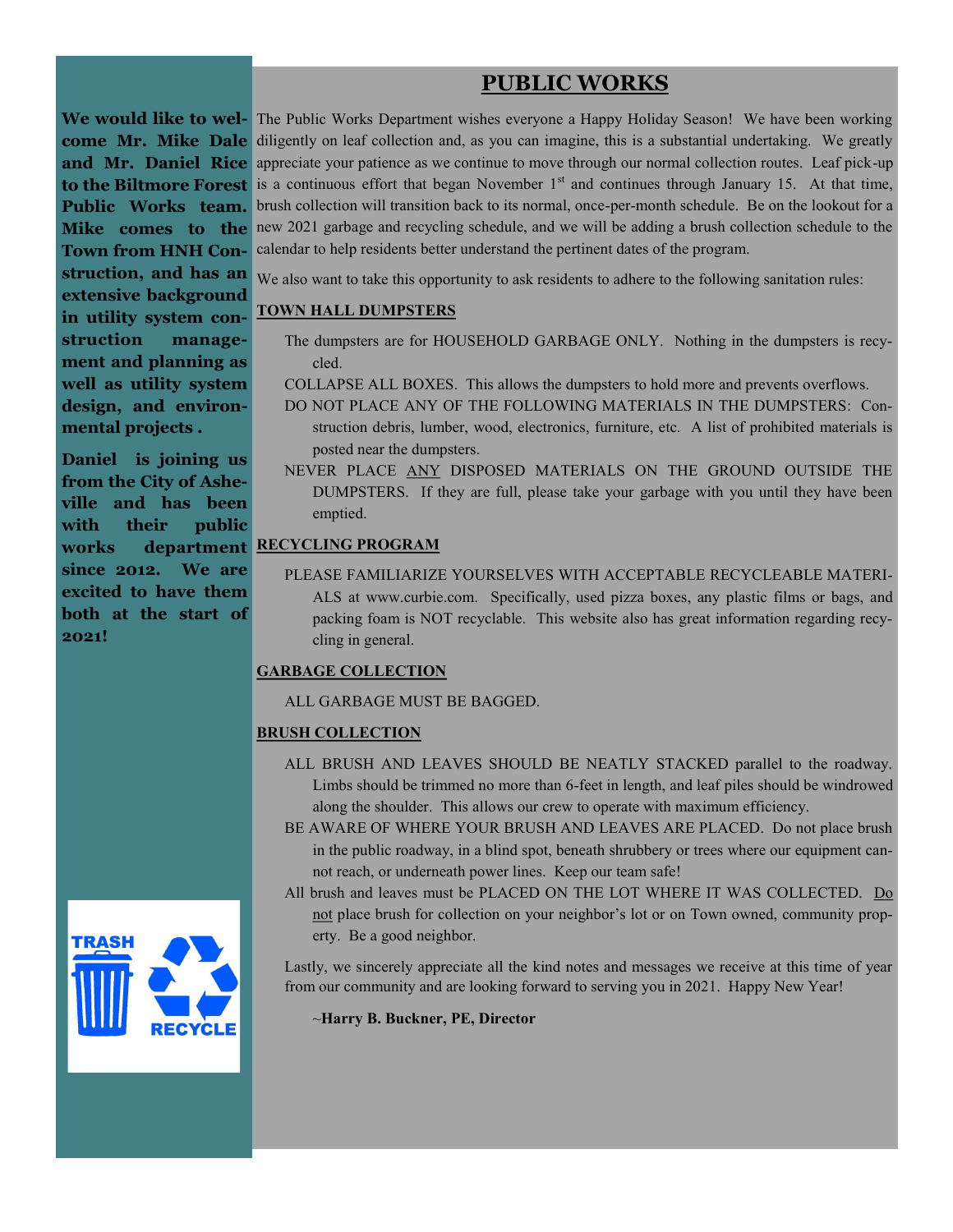# **POLICE DEPARTMENT**



The Biltmore Forest Police Department has joined a nationwide trend on using what is known as "cruise lights" on our police vehicles. These are steady glowing blue lights on the ends of the light bars on our vehicles. There is no need to stop or worry about

an emergency as flashing lights will still be utilized for those purposes. The steady lights are intended to show a police presence and add to an officer's visibility. Our intention is that the lights will bring a level of comfort to the community that police officers are in the area and are here if you need us. An additional crime prevention side effect occurs as well. There are multiple studies that have found this technique to be effective in reducing crime, specifically car break-ins involving unlocked cars. Again, high visibility patrol that allows the criminal element to see us out and about as well. The officers control this function from inside of their patrol vehicle. As always, if you have any questions or concerns about this program please do not hesitate to contact the police department 24/7.

As we move into the new year of 2021 just remember our everyday safety and crime prevention tips:

Always be aware of your surroundings. We are all in hurry with the hustle and bustle of life but do not let your guard down. Focusing on your surroundings and staying alert will reduce your chances of becoming a victim.

Be aware of solicitation scams both online and over the phone. If something seems too good to be true then it probably is. Anyone that contacts you asking for personal or banking information should be verified before giving this information. If it is a legitimate call they will have no problem with you calling them back or making some verification. Scammers will try to make you feel pressured or hurried into giving this information, do not fall into their trap.

Always remove your valuables and secure your vehicle at night. Even if your car is in your driveway it is a prime target to be rummaged through by a criminal looking to score. Most of the time if the door is locked and there is no valuable items in sight the thief will move on looking for an easier target.

Investigate the feasibility of a security camera or alarm system. Prices have come down recently and these systems are very inexpensive for the returned amount of protection. No system is 100% guaranteed to prevent a crime but we have solved many incidents by starting with camera footage or a picture of the suspect. If you see something say something. Please call the police department with any suspicious activity you might observe. It is always better to be safe than sorry and many times your call might prevent someone from becoming a victim.

As always feel free to contact the police department for our crime prevention suggestions or with any other need that you might have. **~Chief Chris Beddingfield** 



**North Carolina Law:**

**Pedestrians should walk on the left side of the road facing traffic when practicable.** 



**Please make sure to wear light colored or reflective clothing to increase visibility so others can see you. We want to help keep walkers and drivers safe on our roads!**

# Page 3